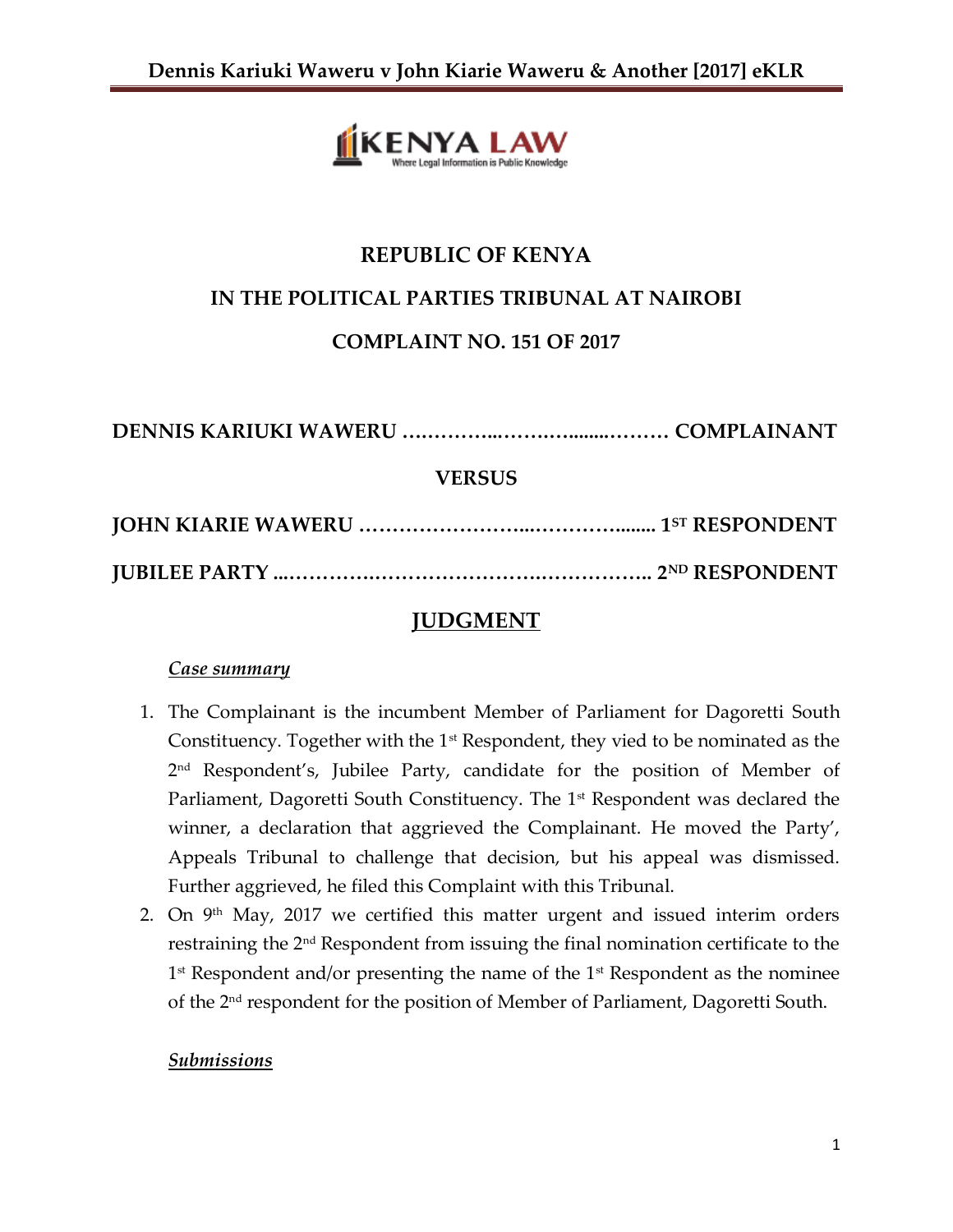- 3. The Complainant argues that the decisions of the  $2<sup>nd</sup>$  Respondent including its Appeals Tribunal, denied him his victory in the nomination exercise. He contends that he garnered 13, 101 votes in 23 polling stations while the  $1^{st}$ Respondent garnered 9,976 votes as indicated in the County Tallying Sheet. However, that the Returning Officer declared that he received 9454 against the  $1<sup>st</sup>$ Respondent's 9,976 which was erroneous. He submits that at no time was the  $1<sup>st</sup>$ Respondent ever declared the winner and contends that whoever declared the  $1<sup>st</sup>$ Respondent winner was not the Returning Officer or a Jubilee Party Official.
- 4. He argues that his appeal filed with the Jubilee Appeals Tribunal on  $27<sup>th</sup>$  April, 2017 was not heard and determined on its merit, but dismissed without reasons in contravention of rules of natural justice. That he has never been given a copy of the decision to date.
- 5. He submits that the nomination exercise was flawed as the  $2<sup>nd</sup>$  Respondent's NEB introduced the use of National Identity cards instead of the party register, which gave room to non-party members to participate in the election. That there was voter importation of non-voters., and cases of pre-marked ballot papers in favour of the  $1<sup>st</sup>$  Respondent. His case is further supported by an affidavit of John Kavera Kimani, a voter who describes himself as an observer.
- 6. Despite being served, the  $1<sup>st</sup>$  Respondent did not enter appearance or file a response.
- 7. The 2<sup>nd</sup> Respondent filed a Complaint dated 10<sup>th</sup> May, 2017 sworn by Stephen Ombasa, its Legal Counsel. He urges that the Complaint be struck out for lack of specific remedies being sought; hence, it is fatally defective and should be struck out with costs. That there is no evidence adduced to help this Tribunal reach a verdict as the allegations are mere hearsay. That his appeal before the Appeals Tribunal was dismissed for he did not adduce evidence to indicate the electoral malpractices. He argued that the complaint was on a fishing expedition.

#### *Determination*

8. We note that despite being served, the  $1<sup>st</sup>$  Respondent chose not to enter an appearance or file a response in this matter. A court of law, or a Judicial Tribunal like this one, will always be hesitant to make orders that might impact on a party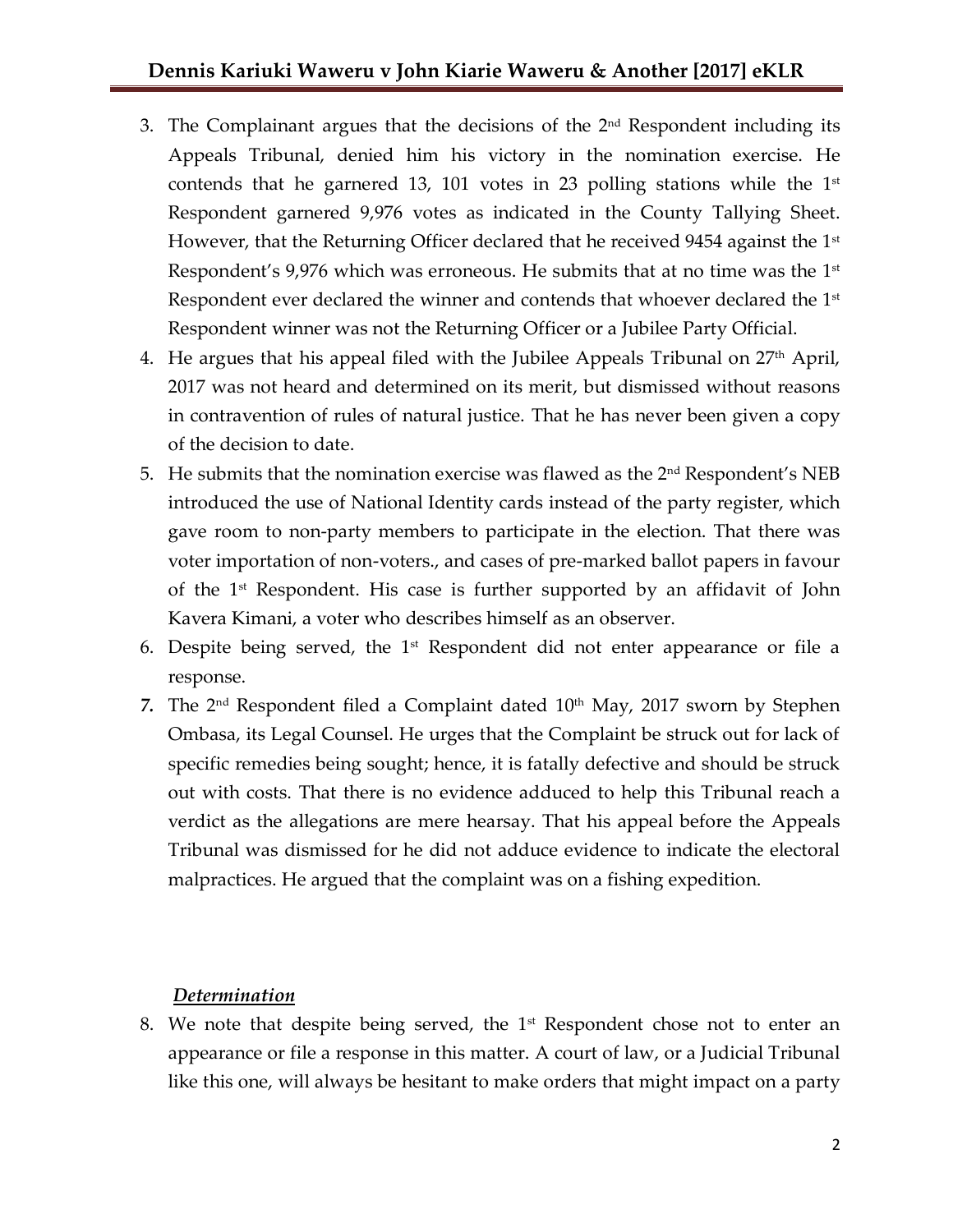where that party is not before it. This is the embodiment of the tenet of natural justice as expressed in the phrase, *Audi alteram partem*. However, where a party, even after being given the opportunity to be heard, choses not to appear, then such a party waives his right to rely on the doctrine of *Audi alteram partem*. He/she cannot cry foul when orders are made that impact him. Consequently, as a Tribunal we disapprove the  $1<sup>st</sup>$  Respondent's decision not to participate in this proceedings despite having notice.

9. The Complainant has submitted that the NAT decision was not reasoned and that his appeal was dismissed not on merit. The  $2<sup>nd</sup>$  Respondent attached the decision, dated 4th April 2017 and this Tribunal has had a chance to read it. The issues for determination therein where:

> *"(i) Whether the irregularities (if any) were committed by the 1st respondent as alleged by the Complainants.*

> *(ii) Whether the complainants were disadvantaged by the above mentioned irregularities as to justify the nullification of the nomination results and conduct fresh ones.*

- 10. The NAT found that no enough evidence had been adduced to prove that the  $2<sup>nd</sup>$ Respondent was involved in irregularities; and that it had not been proved that those irregularities if any, affected the results. As a result, the NAT dismissed the appeal and confirmed that results announced by the Returning Officer.
- 11. We have evaluated the record before us and the submissions of the parties and we find no basis for interfering with the NAT decision. Despite the allegations of the Complainant, we find the decision well-reasoned. While the Complainant alleges that the declaration of results was not done by a designated Returning Officer, the Complainant does not say who the person he alleges erroneously declared the results is. As regards the use of Identity Cards, the allegation that they were used instead of the party register is not clear. Ordinarily, an Identity Card is meant for identification of the person presenting himself. The Complainant has not demonstrated how its use was contrary to the Party's Constitution and Rules. As regards the other alleged irregularities of massive voters' importation and the pre-marked votes, we have not been directed to any evidence.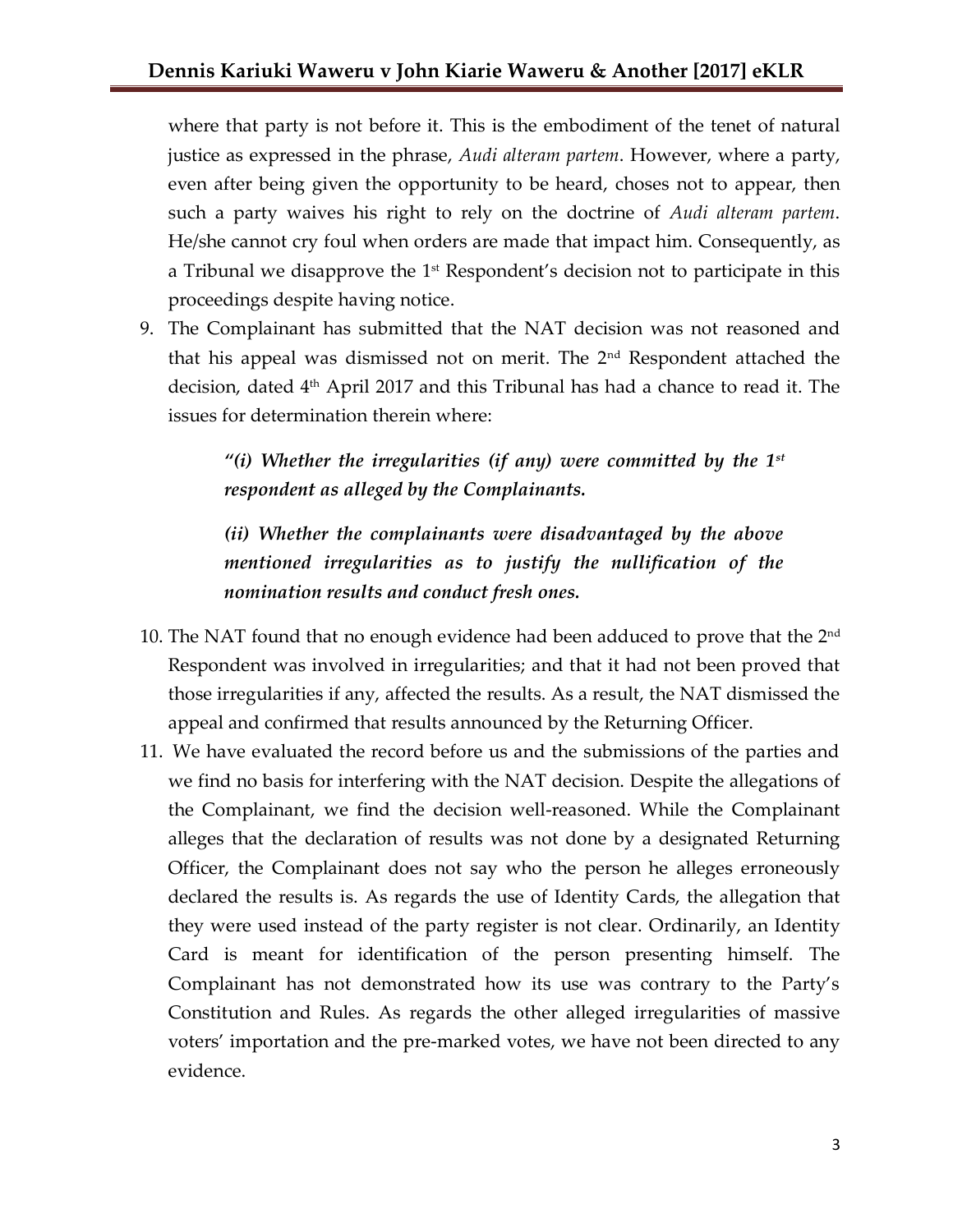- 12. While the Complainant may be rightfully aggrieved with the delay in the delivery of the NAT ruling, we find no basis to interfere with its findings. We urge political parties to appreciate that in election matters, time is of the essence and as a consequence, there is need for timeous determination of disputes of this nature.
- 13. We find no merit in this Complaint and make the following orders:
	- *(i) Complaint dated 8th May 2017 is dismissed.*
	- *(ii) The decision of the Jubilee Party National Elections Appeals Tribunal delivered on 4th May 2017 is hereby affirmed.*
	- *(iii) The declaration of the 1 st Respondent, John Kiarie Waweru, as the duly nominated Jubilee Party candidate for member of Parliament, Dagoretti South Constituency, Nairobi County is hereby affirmed.*
	- *(iv) In the interests of party unity, each party shall bear its costs.*

14. Orders accordingly.

### **DATED AND DELIVERED AT NAIROBI THIS 16TH DAY OF MAY 2017**

**Kyalo Mbobu …………………………….**

**Chairman**

**James Atema …………………………….**

**Member**